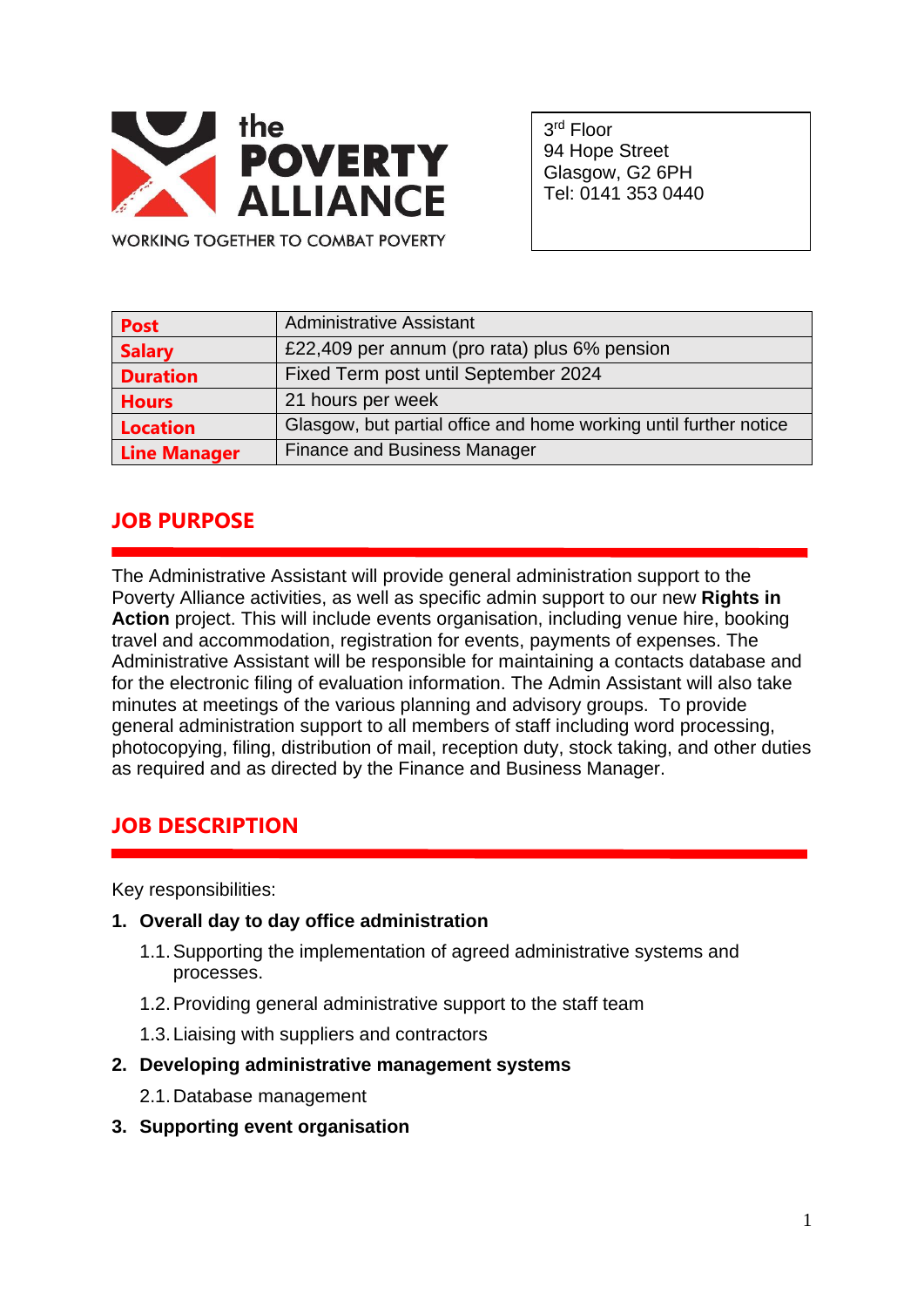Detailed responsibilities:

### **1. Overall day to day office administration**

- 1.1.Providing general administrative support to the staff team, including:
- Call handling and initial responses to general enquiries.
- Provision of support on minute taking, photocopying, filing both manually and electronically and distribution of mail, etc.
- Maintenance of stationery, equipment, etc. for Poverty Alliance and implement a system of stock control.
- Organisation of transport and accommodation for staff and volunteers
- 1.2.Supporting the implementation of agreed administrative systems and processes, including:
- The maintenance and updating of inventory.
- Process and record petty cash claims for staff and volunteers.
- Maintenance of records and processing of access to work and similar.
- Support the updating of relevant parts of the Poverty Alliance website.
- 1.3.Liaising with suppliers and contractors, including:
- Acting as key point of contact for coordination of office maintenance, equipment testing, repairs and cleaning.

### **2. Developing administrative management systems**

2.1.Database management

• To develop and update Salesforce, including providing guidance to the staff team.

### **3. Supporting event organisation**

- To provide support for meetings, seminars and other events (both online and in person) organised by the Poverty Alliance and specifically for the Rights in Action project
- To organise and maintain the Poverty Alliance meeting room as required.
- To provide logistical support for events, including booking venues, catering, travel arrangements, reception duties.

## **General**

- To contribute to staff team meetings and planning processes as required.
- Contribute to a positive working environment in which equality and diversity are valued and staff are enabled to do their best.
- To carry out other tasks and duties as required by the Administrative Assistant.